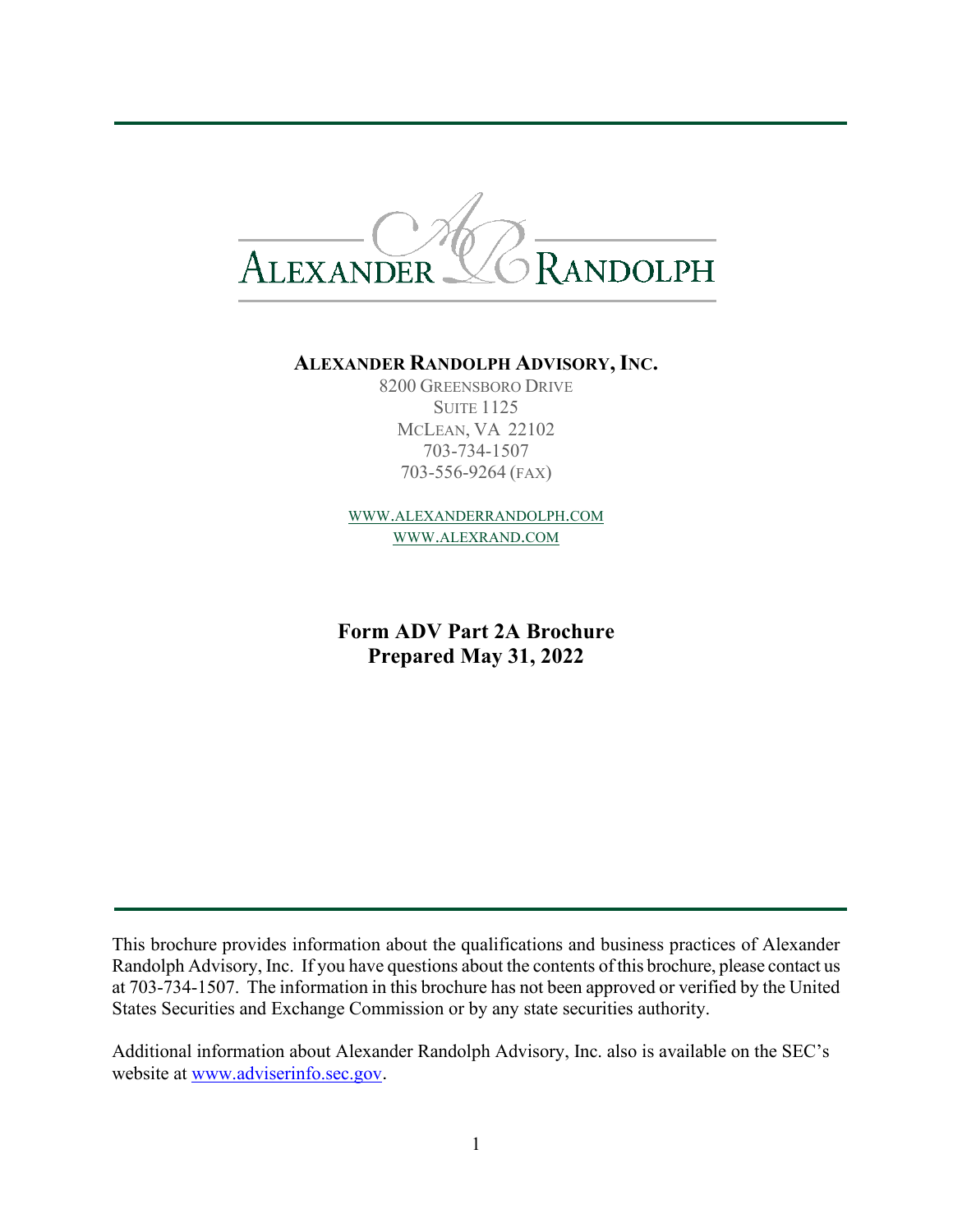# **Item 2 – Material Changes**

<span id="page-1-0"></span>There have been no material changes in our firm or our business practices during the last year.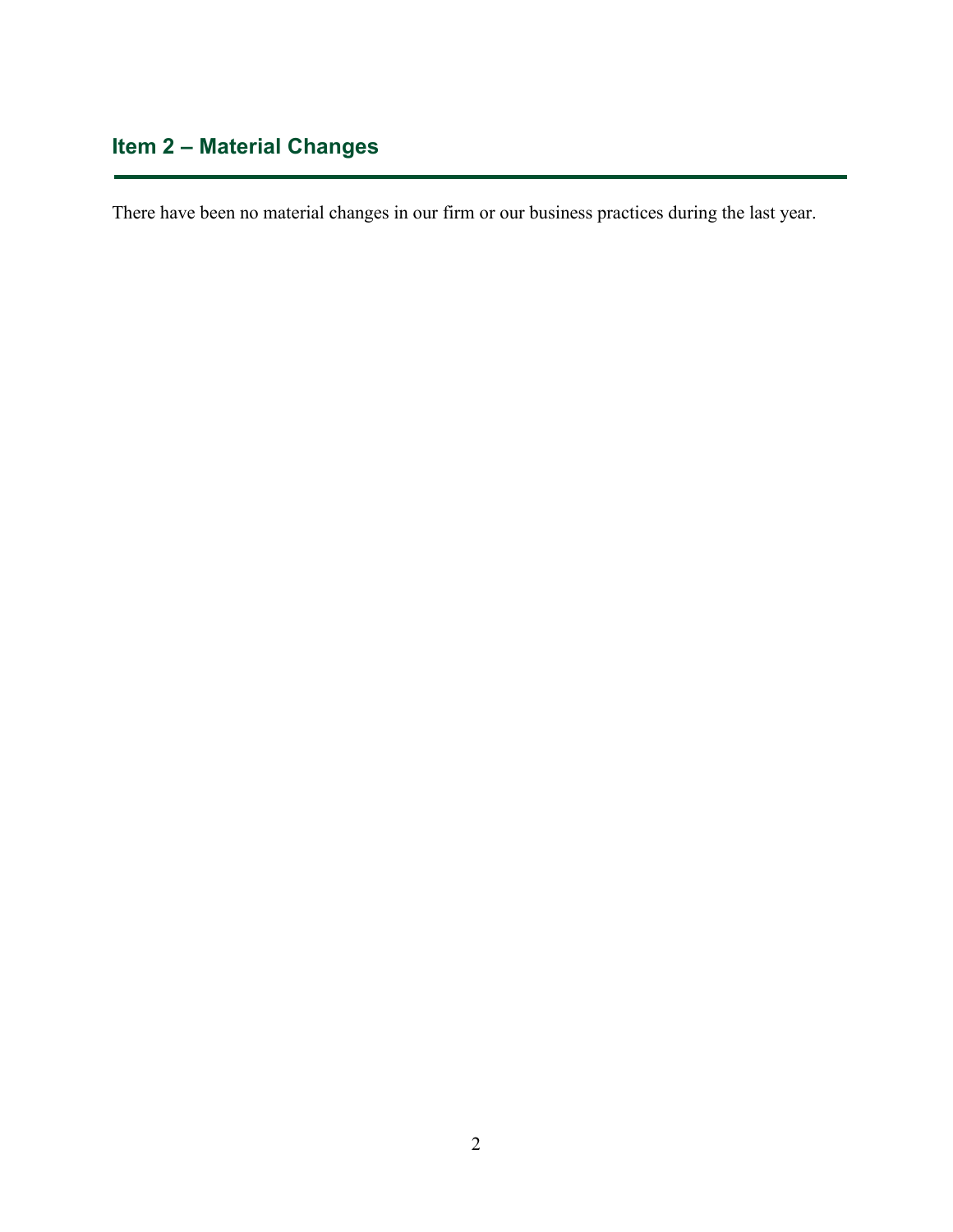## Item 3 - Table of Contents

### Page

| Item 11 – Code of Ethics, Participation in Client Transactions and Personal Trading10 |  |
|---------------------------------------------------------------------------------------|--|
|                                                                                       |  |
|                                                                                       |  |
|                                                                                       |  |
|                                                                                       |  |
|                                                                                       |  |
|                                                                                       |  |
|                                                                                       |  |
|                                                                                       |  |
|                                                                                       |  |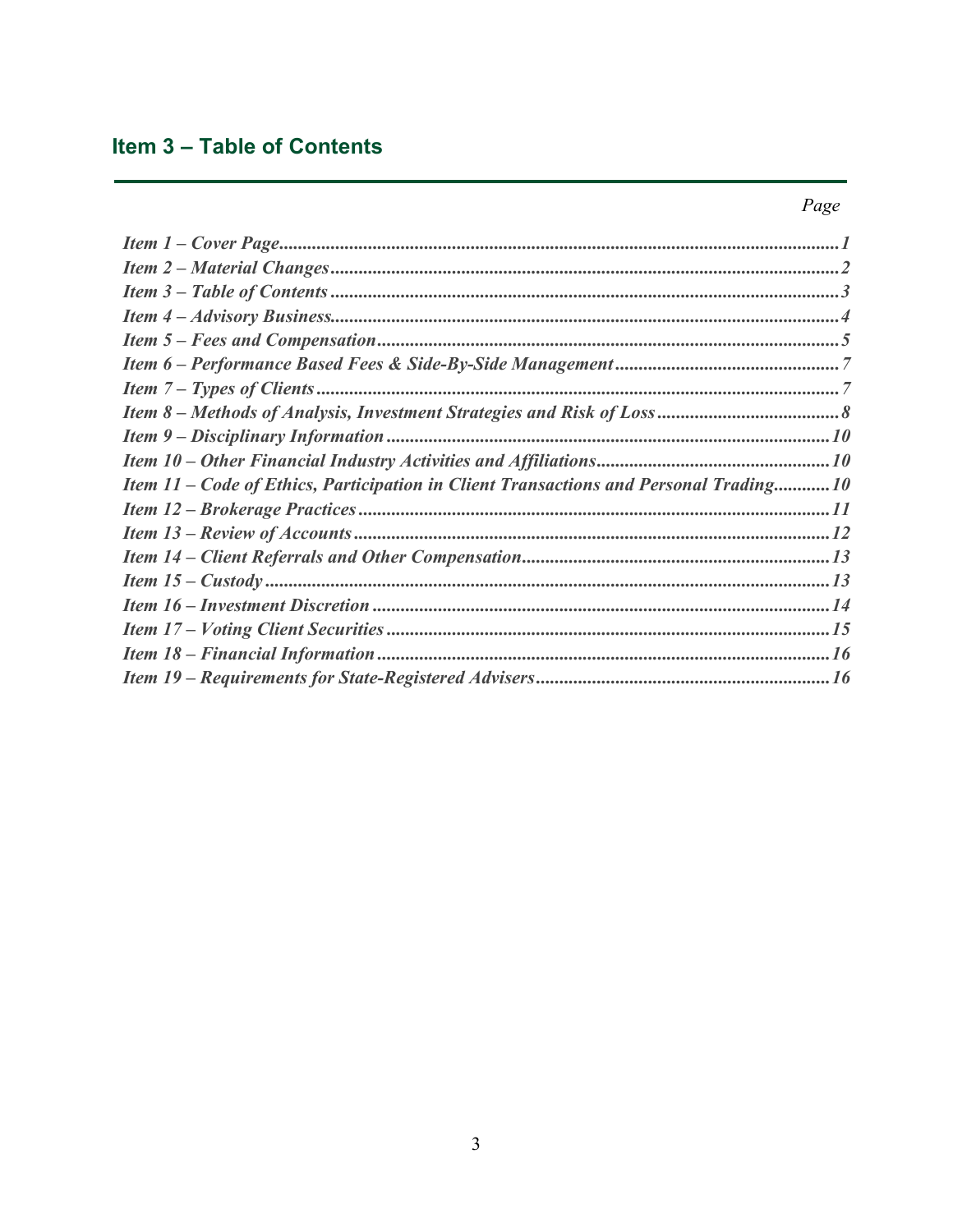### **Item 4 – Advisory Business**

The primary business of Alexander Randolph Advisory, Inc. is to provide investment and wealth management services. Our firm has been in business since 1991 and Gary W. Schlaffer is currently the principal owner of the firm.

We provide investment management services to individuals, trusts, retirement plans and charitable organizations in the form of managing or overseeing the management of each client's investment portfolio on a continuous basis. In addition, wealth management and financial planning services are provided to many of our individual clients and typically involve assisting clients in the management of their financial affairs. Such services include but are not limited to retirement planning, income and estate tax planning, assisting in the preparation of clients' personal and trust income tax returns, planning for college educational funding and evaluating life and disability insurance coverages.

The investment management services provided by our firm are tailored to the individual financial needs, objectives and risk tolerance of each client as specified in an investment policy statement completed and agreed to by the client which clearly states the following:

- 1. The client's investment objective(s).
- 2. The client's investment horizon (i.e. how long the client intends to leave their portfolio invested and the anticipated withdrawals from the portfolio).
- 3. The target asset allocation of the client's investment portfolio between growth and income oriented securities.
- 4. The risks and limitations of different types of investments to be purchased in the client's portfolio.
- 5. Constraints and restrictions which the client imposes on the management of their portfolio and the securities which can be purchased and/or sold within the portfolio.

Investment management services are rendered on both a discretionary and non-discretionary basis with the type of account (discretionary or non-discretionary) being clearly stated in each client's investment management contract. For accounts managed on a non-discretionary basis, we verbally obtain the client's specific consent prior to executing any transactions to purchase or sell securities in their investment portfolio. For accounts managed on a discretionary basis, we typically determine the specific securities to be bought and sold as well as the amount of each specific security to be bought and sold without obtaining the client's consent. All security transactions executed without the client's specific consent are consistent with the target asset allocation and constraints specified in the client's investment policy statement.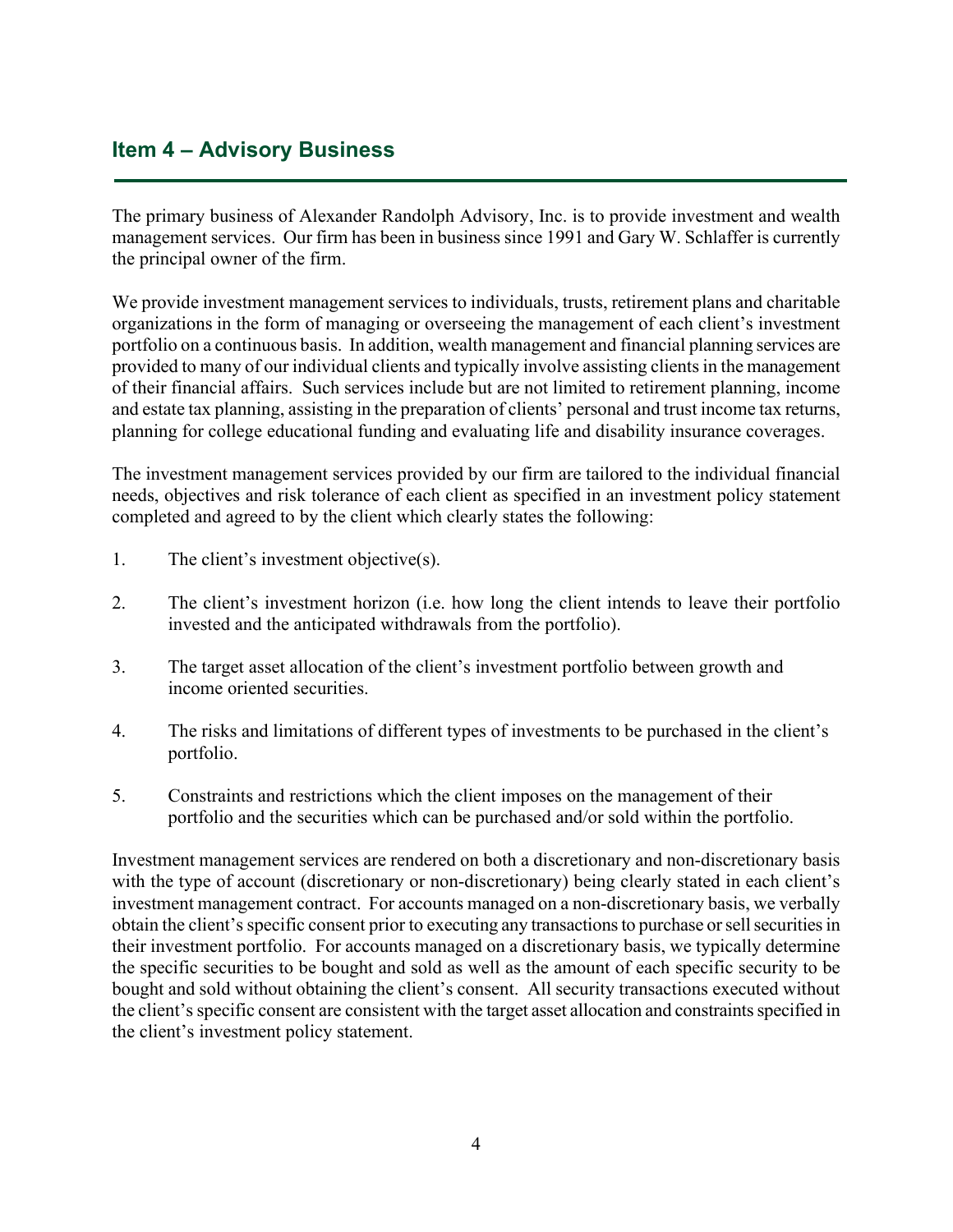As of December 31, 2021, client investment assets managed by Alexander Randolph Advisory, Inc. were as follows:

|                                                           | Number of<br><b>Client Portfolios</b> | Assets Under<br>Management   |
|-----------------------------------------------------------|---------------------------------------|------------------------------|
| Discretionary Clients<br><b>Non-Discretionary Clients</b> | 120<br>24                             | \$217,099,043<br>137,047,140 |
| Total                                                     | 144                                   | \$354,146,183                |

Retirement Rollovers-Potential for Conflict of Interest. When a client or prospective client terminates their employment with their employer, the client/prospective client typically has four options regarding the assets they have in their former employer'sretirement plan (and may engage in a combination of these options): (i) leave the money in the former employer's plan, if permitted, (ii) roll the assets to their new employer's plan, if one is available and the plan offered by their new employer permits rollovers from previous employer plans, (iii) roll the assets to an Individual Retirement Account ("IRA"), or (iv) receive a cash distribution of the assets they have in the plan (which could, depending upon the client's age, result in adverse tax consequences). If Alexander Randolph Advisory, Inc. or one of our firm's representatives recommends that a client roll over their retirement plan assets into an account to be managed by our firm, such a recommendation creates a conflict of interest if our firm will receive fees for managing the assets. No client is under any obligation to roll over retirement plan assets to an account managed by Alexander Randolph Advisory, Inc. Our firm's Chief Compliance Officer, Gary Schlaffer, is available to address any questions that clients or prospective clients may have regarding the potential for conflicts of interest presented by retirement plan rollover recommendations.

### **Item 5 – Fees and Compensation**

The investment management fees we receive from our clients represent 100% of our firm's compensation for providing investment management services. Neither our firm nor any employee or affiliate of our firm accepts compensation for the sale of securities or other investment products or asset based sales charges or service fees from the sale of mutual funds.

The annual fees we charge for investment management services provided to each client are based on the following schedule as a percentage of assets under management:

> 1% of the first \$500,000 of assets under management, plus 0.5% of assets under management in excess of \$500,000.

Occasionally, clients with large portfolios may be offered a discounted fee equal to 0.5% of all assets under management.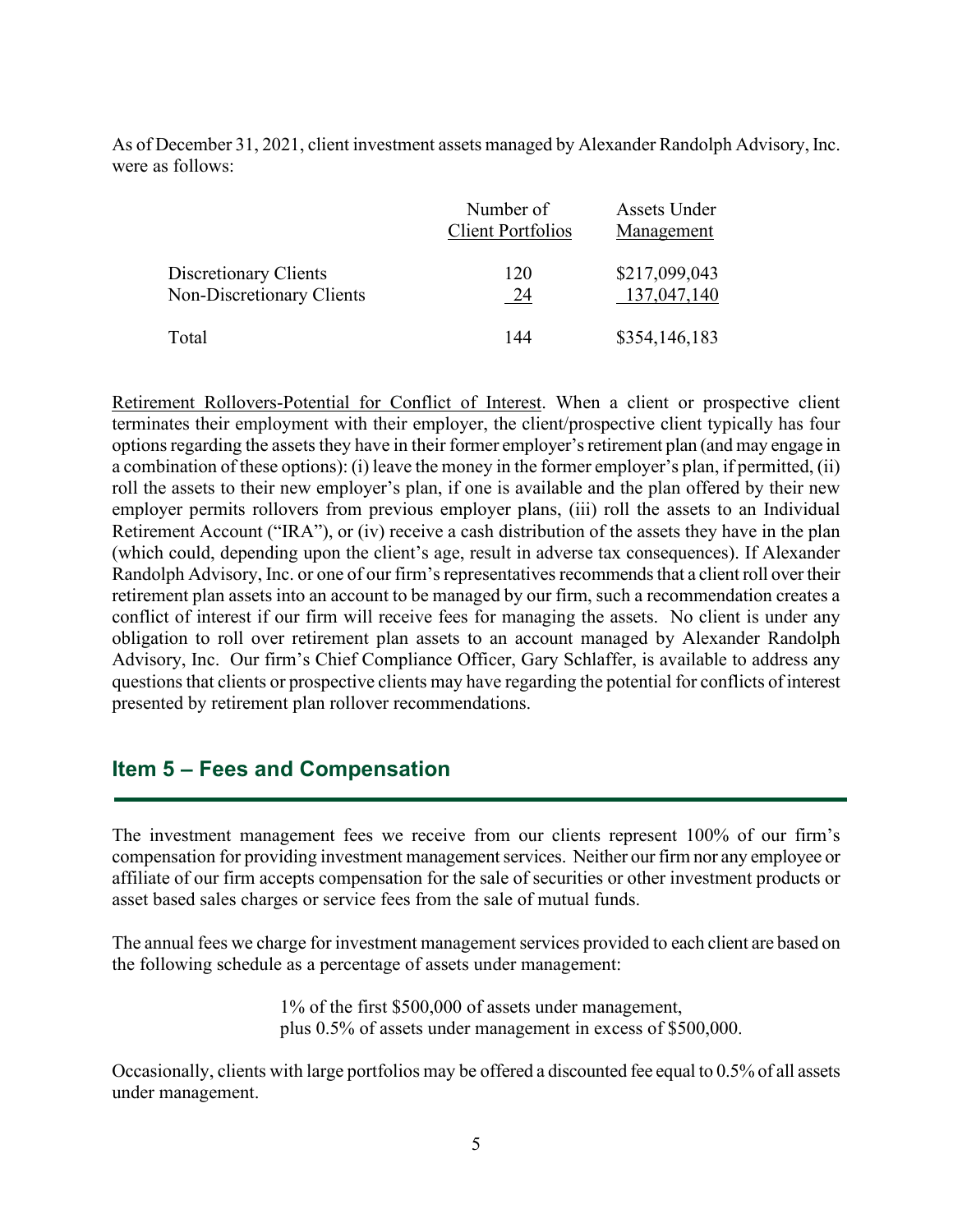Investment management fees are charged quarterly in arrears based on each portfolio's value at the end of each calendar quarter (i.e. March 31, June 30, September 30 and December 31) and are deducted from most client portfolios within 60 days of the end of each calendar quarter. Upon request, our firm will charge investment management fees in advance based on the portfolio value at the end of the previous calendar quarter. In addition, clients may choose to avoid having their investment management fees deducted from their portfolio and instead send a check to our firm to pay their investment management fees.

Clients can terminate our firm's investment management services at any time by sending a letter to our firm at our office address via certified U.S. mail, return receipt requested. The termination letter should be signed by the client and clearly state that the client is terminating their investment management relationship with our firm either upon our receipt of the letter or at a later date specified by the client. Shortly after termination of our firm's services, we will provide the client with a final invoice for services rendered through the date of termination based on the percentage of days during the calendar quarter that the client's portfolio was managed by our firm. For instance, if the effective date of termination of our firm's services was 30 days after the end of the previous calendar quarter and there are 90 days in the current calendar quarter, we will charge one-third of our normal quarterly fee during the quarter that our firm's investment management services are terminated. For clients who pay their quarterly fees in advance, we will refund the unearned portion of the fee by mailing a refund check to the client's home address within 30 days of the date of termination of our firm's services. In no case does our firm collect fees of more than \$1,200 six months in advance of rendering services.

In addition to investment management fees paid to our firm, client accounts will be charged a transaction fee of \$25 or less for the purchase or sale of some open ended mutual funds by the broker/dealer or custodian holding their investment account(s). Clients also pay management and operating expenses charged by the mutual funds held in their accounts.

The "Brokerage Practices" section beginning on page 11 of this brochure contains detailed information regarding our firm's policies and procedures for selecting broker/dealers and custodians to hold client accounts. The "Methods of Analysis, Investment Strategies Employed & Risk of Loss" section beginning on page 8 of this brochure contains detailed information about how we evaluate and select mutual funds to be held in client investment portfolios. As a fundamental investment policy, our firm only purchases "no-load" or "load waived" mutual funds in client portfolios and we place strong emphasis on minimizing transaction costs and mutual fund operating expenses in selecting securities to be purchased and held in client investment portfolios.

#### *Fees and Compensation Received by Our Firm for Wealth Management & Financial Planning Services*

Clients who use our firm's wealth management and financial planning services are typically charged a retainer fee which is based on the time and resources required to competently service the clients at a rate of \$300-\$400 per hour of professional analysis and service rendered.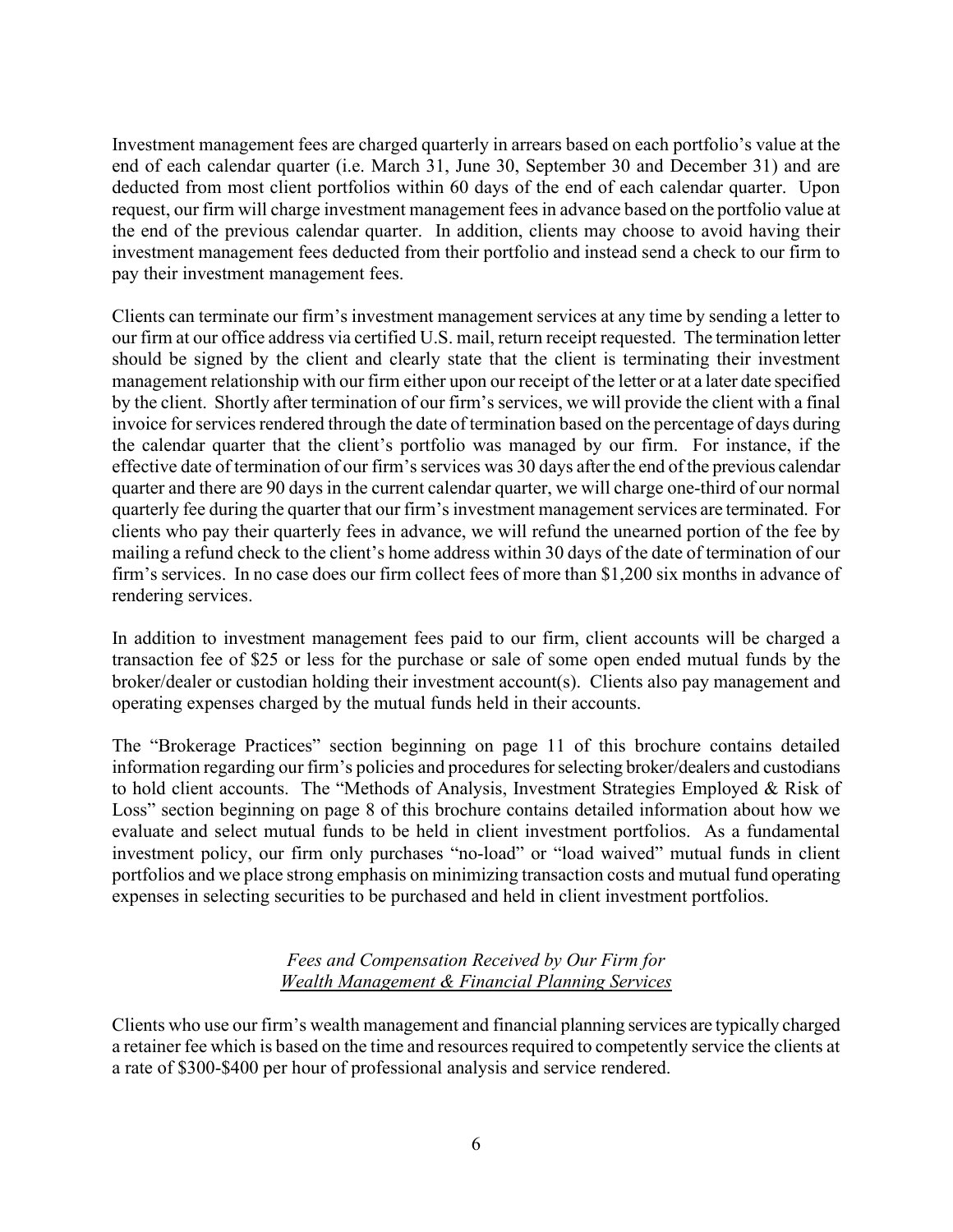In addition to ongoing investment management and/or wealth management engagements, our firm will at times perform a specific one-time service or financial analysis for a set fee. For instance, as a precursor to providing ongoing investment management or financial advisory services for a client, we will often prepare a financial plan for the client and charge a one-time fee for such a plan. A financial plan will often address many aspects of a client's financial affairs, including but not limited to an analysis of the client's investments, retirement planning, college education funding for the client's children, estate planning, income and cash flow analysis, and evaluation of the client's life and disability insurance coverages.

Alternatively, some client's request that a limited financial plan be designed focusing only on a few aspects of their financial situation. Fees charged by our firm for such one-time service or analysis are based on the number of hours of professional service or analysis required to provide a competent evaluation at an hourly rate of \$300-\$400.

In all cases, fees charged by our firm are discussed and agreed to by each client before such fees are incurred. In many cases, a written contract is entered into between each client and our firm which defines the wealth management and financial planning services to be provided and the fee(s) to be charged for such services. Fees are charged either in advance or in arrears for services rendered. In all cases, clients can terminate their agreement with our firm at any time by mailing written notice to our office address via certified U.S. mail, return receipt requested. Within 30 days of terminating an agreement with any client, all fees collected in advance for services not yet rendered are returned to the client.

### **Item 6 – Performance Based Fees & Side-By-Side Management**

Our firm does not accept performance based fees and as a result we do not manage accounts that are charged a performance based fee side by side with accounts that are charged an hourly, flat or asset based fee.

### **Item 7 – Types of Clients**

Most of our clients are individual investors for whom we manage personal, retirement and/or trust accounts. A small percentage of our clients (less than 5%) are institutions such as business sponsored retirement plans and non-profit organizations (e.g. charitable organizations). Although our firm does not specifically impose a minimum dollar value of assets for opening an account, our firm's minimum annual fee for new clients is generally \$5,000. Occasionally, we will waive this minimum fee requirement for new clients if our firm's annual fee for managing their investment portfolio based on our standard fee schedule is expected to be at least \$5,000 within twelve months.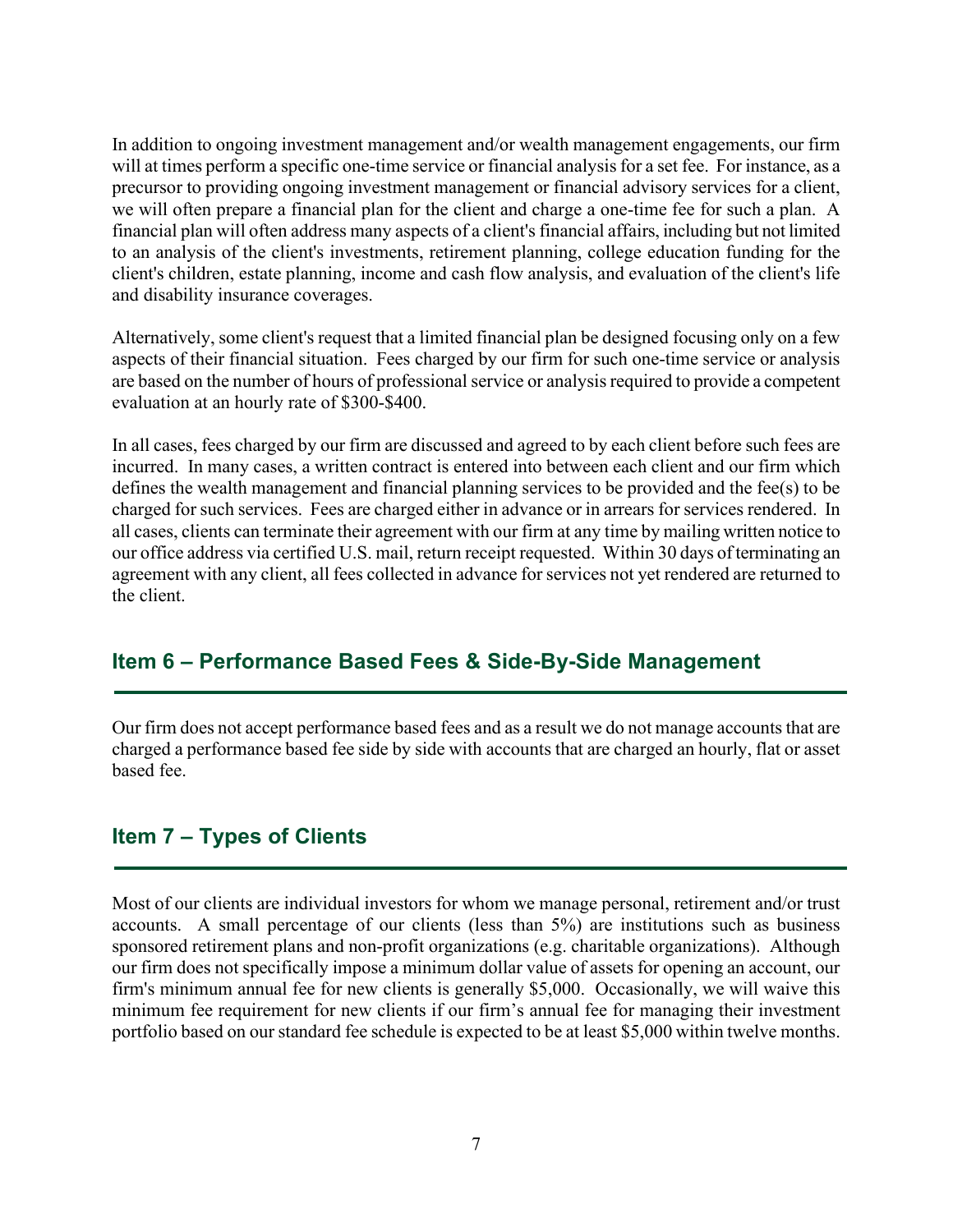### **Item 8 – Methods of Analysis, Investment Strategies & Risk of Loss**

In managing client investment portfolios and selecting securities to be held in each portfolio, our firm generally engages in fundamental securities analysis in an effort to identify securities which we believe offer one of the following:

- 1. Above average return potential compared to most other securities with similar risk of loss.
- 2. Below average risk of loss compared to other securities with similar return potential.

Virtually all of the portfolios we manage are comprised of publicly traded stocks, bonds, and/or mutual funds. In evaluating stocks of publicly traded companies, we typically review all company reports filed with the Securities and Exchange Commission such as 10K and 10Q reports in the recent past as well as research reports provided by third parties. In conducting such research, we generally try to identify companies with superior financial and business characteristics including but not limited to the following:

- 1. Sustainable competitive advantages in the industry(s) in which the company operates
- 2. Operating in an industry(s) with above average growth potential
- 3. Strong balance sheet (e.g. high level of cash and marketable securities relative to cash needs and/or low level of debt)
- 4. Significant free cash flow from business operations
- 5. Management with history of using free cash flow from business operations to enhance shareholder value (e.g. dividend payments, stock repurchases, debt reduction and accretive capital investments and acquisitions)
- 6. Trading at enterprise value which is reasonable in relation to the company's free cash flow from business operations

In evaluating mutual funds, we generally focus on the following:

- 1. How the fund's past performance compares to other funds which buy and hold the same types of securities.
- 2. Whether the fund is still being managed by the same individual(s) who produced the fund's past performance and if not, whether qualified replacement managers have been hired.
- 3. The fund's expenses compared to other funds with similar investment objectives which buy and hold similar types of securities.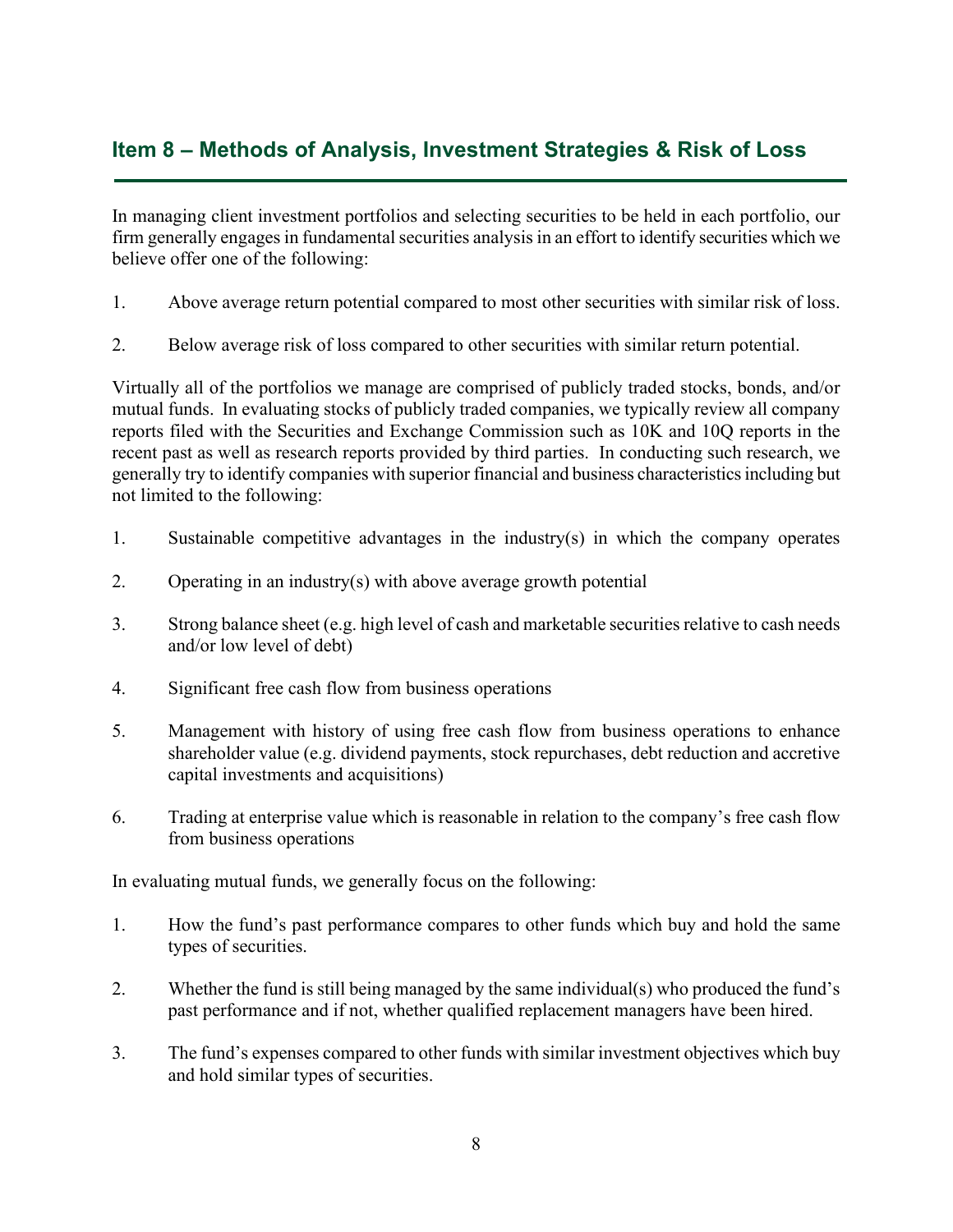4. Whether the fund has changed in a manner which may make it difficult to provide performance in the future which is similar to the fund's past performance (e.g. evaluating whether the assets under management in a small company stock fund have grown to a level which makes it difficult to buy and sell small company stocks without adversely impacting their price).

In evaluating bonds, we consider each bond's credit ratings, call provisions, liquidity, maturity, interest rate risk and taxation of income payments.

Finally, in addition to performing our own proprietary analysis of all investments considered for client portfolios, we often review independent research data and statistics provided by third parties, including but not limited to various U.S. Government departments and agencies, the Federal Reserve and investment information organizations such as Standard & Poor's and Morningstar.

#### *Risk of Loss*

We spend a considerable amount of time educating clients about both the risks and potential returns offered by their investments in order to establish realistic expectations for investment results. From our experience, unrealistic expectations eventually lead to disappointments that cause clients to prematurely abandon investment strategies. It is important for clients to understand that all investments have risks and that such risks not only may result in investment losses, but periodically will cause losses to occur. As part of our ongoing efforts to educate clients about the risks inherent in holding different types of investments, all clients are required to review and sign an investment policy statement which defines the risks and potential returns of different types of securities as follows:

- 1. Income Oriented Investments (i.e. Investment Grade Bonds) are expected to generate a consistent, dependable income stream with low long term risk of principal loss and little or no potential for capital appreciation. The principal value of such investments will fluctuate inversely with interest rates by as much as 10% for every 1% change in interest rate levels.
- 2. Income & Growth Investments (e.g. Real Estate Investment Trusts) are expected to generate a fairly dependable stream of income which is expected to rise moderately over time (i.e. 1 - 4% annually). The stream of income generated by such investments is less dependable than the income generated by Income Oriented Investments and is periodically susceptible to a permanent decline. Such investments are expected to generate moderate long term appreciation (i.e. 1% - 4% annually) but can fluctuate in value or permanently decline as much as 30% annually.
- 3. Growth Oriented Investments are expected to appreciate in value but generate little or no income. The total return provided by such investments over periods exceeding ten years is generally expected to exceed the returns provided by Income and Income & Growth Investments but with the risk of substantial principal loss of as much as 50% in a short period of time (i.e. a month or less) with no warning.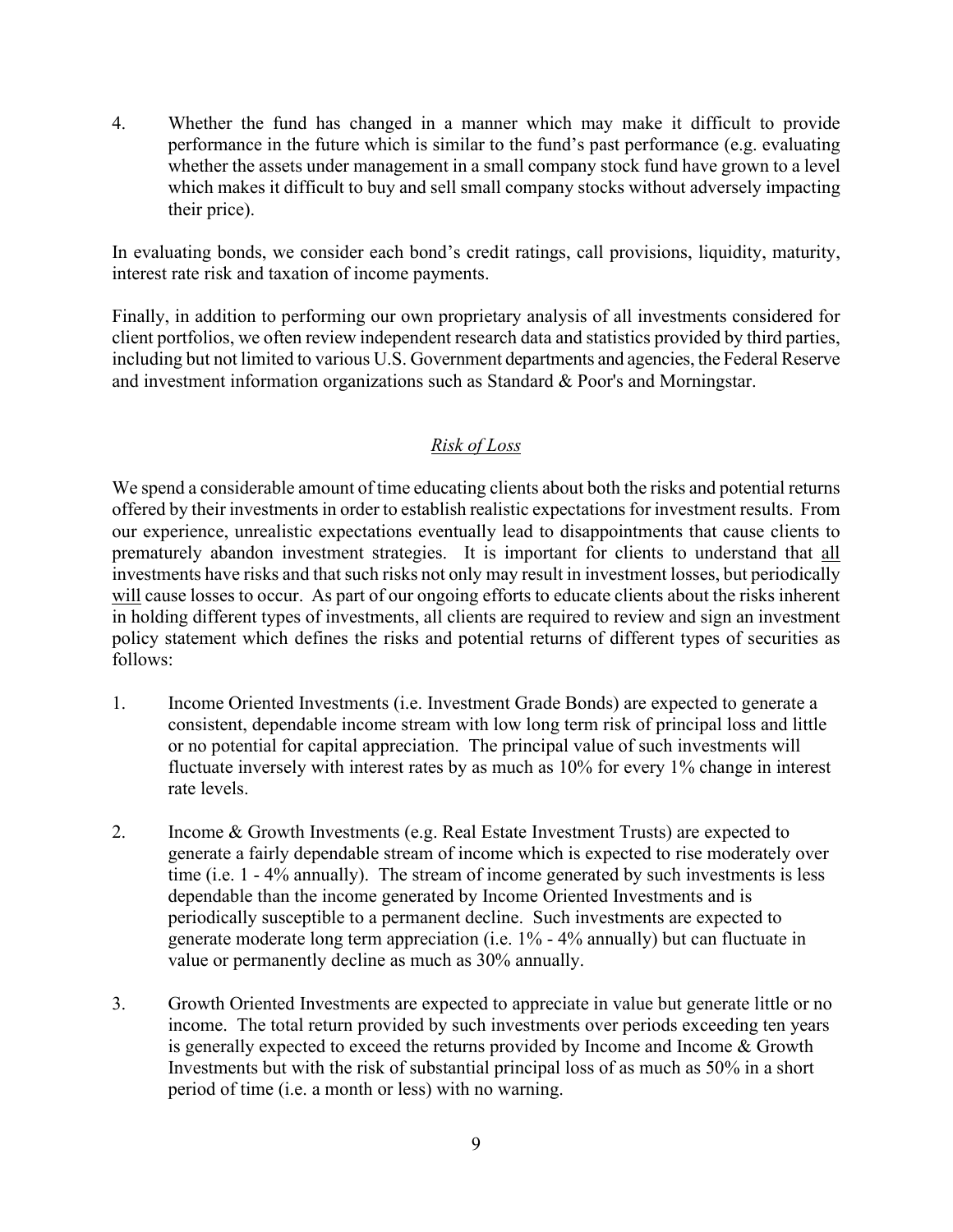### **Item 9 – Disciplinary Information**

Neither our firm nor any of our stockholders, directors or employees have been a party to any material legal or disciplinary events related to our business or the investment management or wealth management services we provide.

#### **Item 10 – Other Financial Industry Activities & Affiliations**

Alexander Randolph Advisory, Inc. shares office space and some operating expenses (e.g. rent, phone service, office supplies) with Alexander Randolph, Inc. which offers tax and accounting services. Robert A. Krueger is a stockholder of both Alexander Randolph Advisory, Inc. and Alexander Randolph, Inc. and is engaged in providing tax and accounting services through Alexander Randolph, Inc. Although some clients of Alexander Randolph Advisory, Inc. have chosen to use tax and/or accounting services provided by Alexander Randolph, Inc., clients of Alexander Randolph Advisory, Inc. are not required to use any of the services of Alexander Randolph, Inc.

### **Item 11 – Code of Ethics, Participation or Interest in Client Transactions**

Stockholders, directors and employees of our firm often invest in the same securities held in client investment portfolios. Our firm has a Code of Ethics which is designed to ensure that the execution of transactions in client accounts is not adversely impacted by the execution of transactions in the personal accounts of our stockholders, directors and/or employees. Under our Code of Ethics, our firm's stockholders, directors and employees are precluded from purchasing or selling exchange traded securities (e.g. stocks, bonds, exchange traded mutual funds) in advance of anticipated purchases and sales of the same securitiesin client accounts. In addition, all stockholders, directors and employees of our firm are required to report their personal securities holdings annually and their personal security transactions quarterly to our firm's Chief Compliance Officer. Such reports of personal securities holdings and transactions are then reviewed to ensure that the execution of transactions in client accounts is not adversely impacted by the execution of transactions in the personal accounts of our stockholders, directors and/or employees.

In addition, our Code of Ethics requires all stockholders, directors and employees to obtain approval from our Chief Compliance Officer prior to investing in initial public offerings (IPOs) and private placements including hedge funds in an effort to ensure that such investments do not adversely impact the performance of client investment portfolios. A copy of our firm's Code of Ethics will be provided to clients and prospective clients who submit a written request to the attention of our "Chief Compliance Officer" at our office address.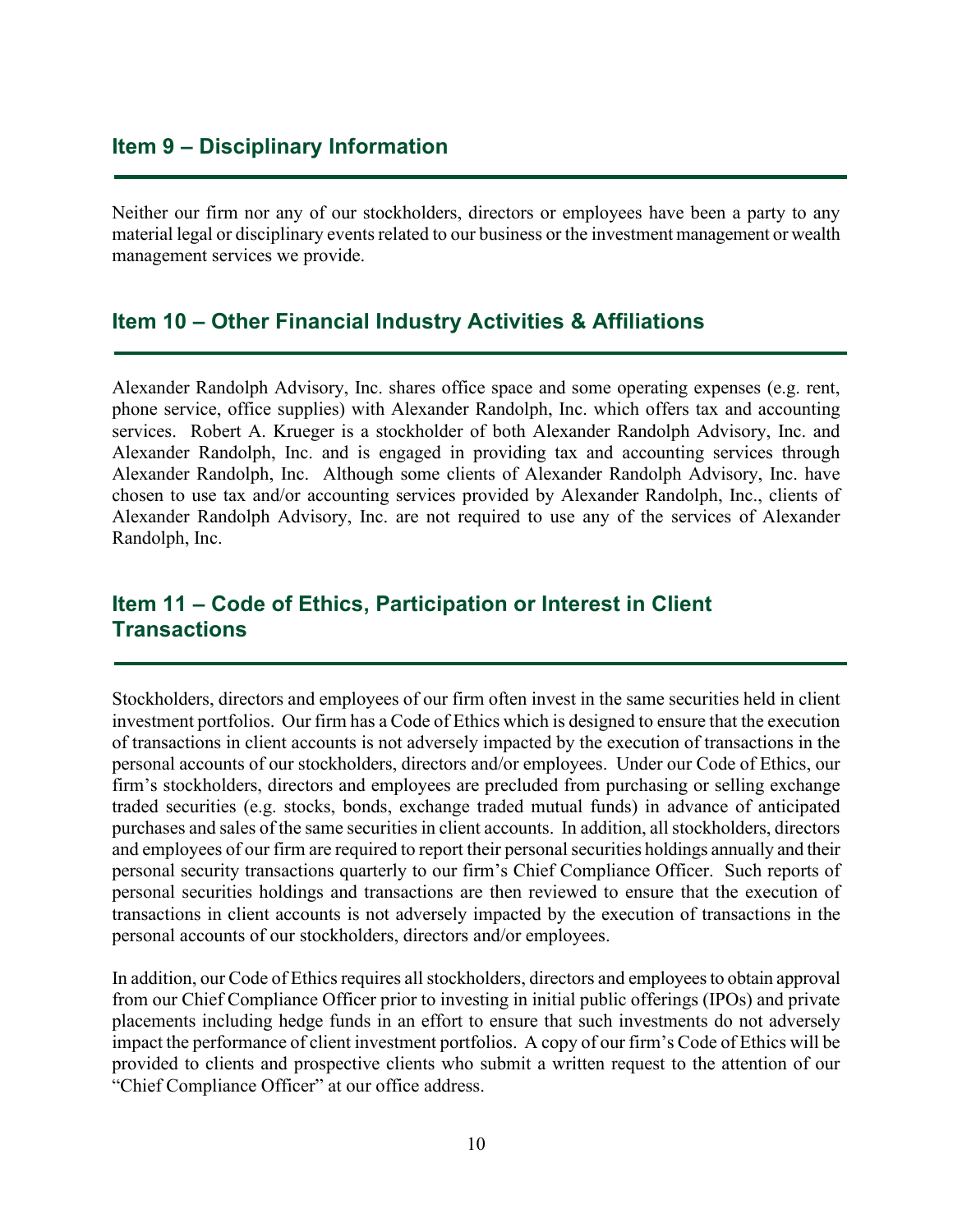#### **Item 12 – Brokerage Practices**

Our firm periodically reviews and considers the services offered by different broker/dealers and custodians in an effort to identify the broker/dealer and custodial services which will facilitate the most effective management of client investment portfolios net of all transaction costs incurred. At present, most client portfolios managed by our firm are held at Charles Schwab & Company's institutional services division or TD Ameritrade's institutional services division because we believe they offer the best mix of services at the lowest cost for our clients. Our advisory representatives must obtain authorization from our firm's Chief Compliance Officer to establish a client account with a broker/dealer or custodian other than Charles Schwab & Co or TD Ameritrade. All of our clients approve of the broker/dealer or custodian selected to custody and execute securities transactions for their investment portfolio by completing account applications specific to the broker/dealer or custodian to be used.

Charles Schwab & Co. and TD Ameritrade provide our firm with access to client account information via the internet. In addition, Charles Schwab & Company's Institutional Services Division provides our firm with access to its institutional trading and operations services, which are typically not available to retail investors. Schwab Institutional and TD Ameritrade's services include research, brokerage, custody, access to mutual funds and other investments that are otherwise available only to institutional investors or would require significantly higher minimum initial investments. Schwab Institutional and TD Ameritrade also make available to our firm other products and services that benefit us in managing and administering client accounts but may not benefit all client accounts. Such products and services include software and other technology which enables our firm to access client account data, facilitate trade execution, access research, pricing information and other market data, facilitate payment of investment management fees from client accounts, and assist with back-office support, recordkeeping and client reporting. Many of these services may be used by our firm to provide services for all or a substantial number of clients including accounts not maintained at Schwab Institutional and/or TD Ameritrade. Both Schwab Institutional and TD Ameritrade may also provide our firm with consulting services, publications and presentations on business management, information technology, business succession planning, regulatory compliance and marketing. In addition, Schwab Institutional and TD Ameritrade may make available, arrange and/or pay for such services to be provided by independent third-parties. The availability of these products and services to our firm is not contingent upon us committing to Schwab Institutional or TD Ameritrade any specific amount of assets in custody or trading volume.

The benefits and support provided by Charles Schwab & Co and TD Ameritrade generally enable our firm to operate and provide services to clients more efficiently and cost effectively than would be possible without these benefits. As a result, we generally require our investment management clients to custody and execute securities transactions in the accounts we manage at either Charles Schwab & Co. or TD Ameritrade unless they are able to demonstrate that maintaining their accounts at another broker/dealer or custodian is likely to provide them with significant benefits not available through Charles Schwab & Co. or TD Ameritrade. Clients and prospective clients should note that not all investment management firms will require them to custody their accounts and execute securities transactions through specific broker/dealer's or custodians selected by the investment management firm.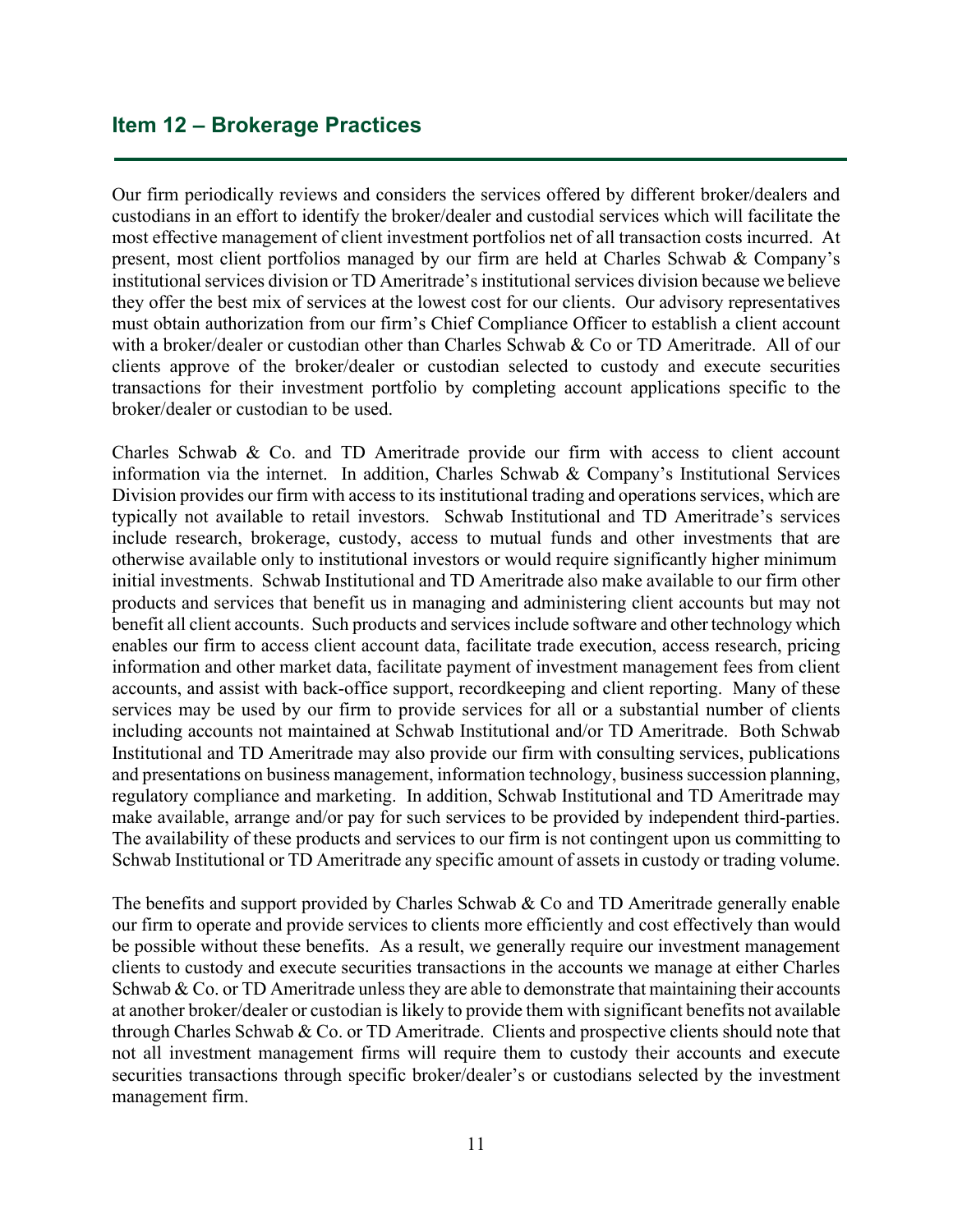#### *Aggregating Client Investment Transactions*

Our firm's policy is to aggregate all transactions involving individual stocks, exchange traded mutual funds and bonds, whenever possible to avoid one client receiving a more or less favorable price than other clients. When any exchange traded security (i.e. individual stock or exchange traded mutual fund) is being purchased or sold in more than one client account on the same day, the total number of shares being purchased or sold are added together to create an aggregated or block transaction and all client portfolios participating in the aggregated or "block" transaction will receive the average share price our firm is able to obtain for all shares purchased or sold. Similarly, when a specific bond is being purchased or sold in more than one client account on the same day, the total face amount being purchased or sold in all client portfolios is added together to create an aggregated or block transaction and all client portfolios participating in the aggregated or "block" transaction will receive the average price our firm is able to obtain as a percentage of the total face amount of the bond being purchased or sold. In addition, all transactions we place for employees or stockholders of our firm are either aggregated with client transactions or placed after client transactions to avoid potential conflicts of interest.

### **Item 13 – Review of Accounts**

Each client investment portfolio we manage is typically reviewed twice each year for possible changes in portfolio holdings. Such reviews are conducted by one or more of our firm's investment advisory representatives. Reviews are generally conducted to ensure that each client portfolio is invested in a manner consistent with the client's investment objectives and risk constraints which are detailed in the investment policy statement and/or the investment management contract signed by the client.

In addition, our firm's investment advisory representatives spend considerable time each week conducting research and financial reviews of securities currently held in client accounts and of securities being considered for purchase in client accounts. As a result, we regularly purchase securities not previously held in client portfolios and/or liquidate securities currently held in client portfolios throughout each year. Whenever we begin purchasing a security not previously held in all client portfolios or decide to increase the percentage of client portfolios to be invested in a security we already hold, all client portfolios are reviewed to determine the amount of the security (if any) which is appropriate to purchase in each client's portfolio. Similarly, when we liquidate a security currently held in client accounts, each client portfolio holding the security is reviewed to determine the amount of the security to sell. As a result, changes are often made in the securities held in client portfolios on occasions other than the review of the entire portfolio.

All of our investment management clients receive reports on their portfolio at the end of each calendar quarter detailing their investment holdings, the securities purchased and sold in their portfolio since the beginning of the year and the year to date performance of the investments held in their portfolio.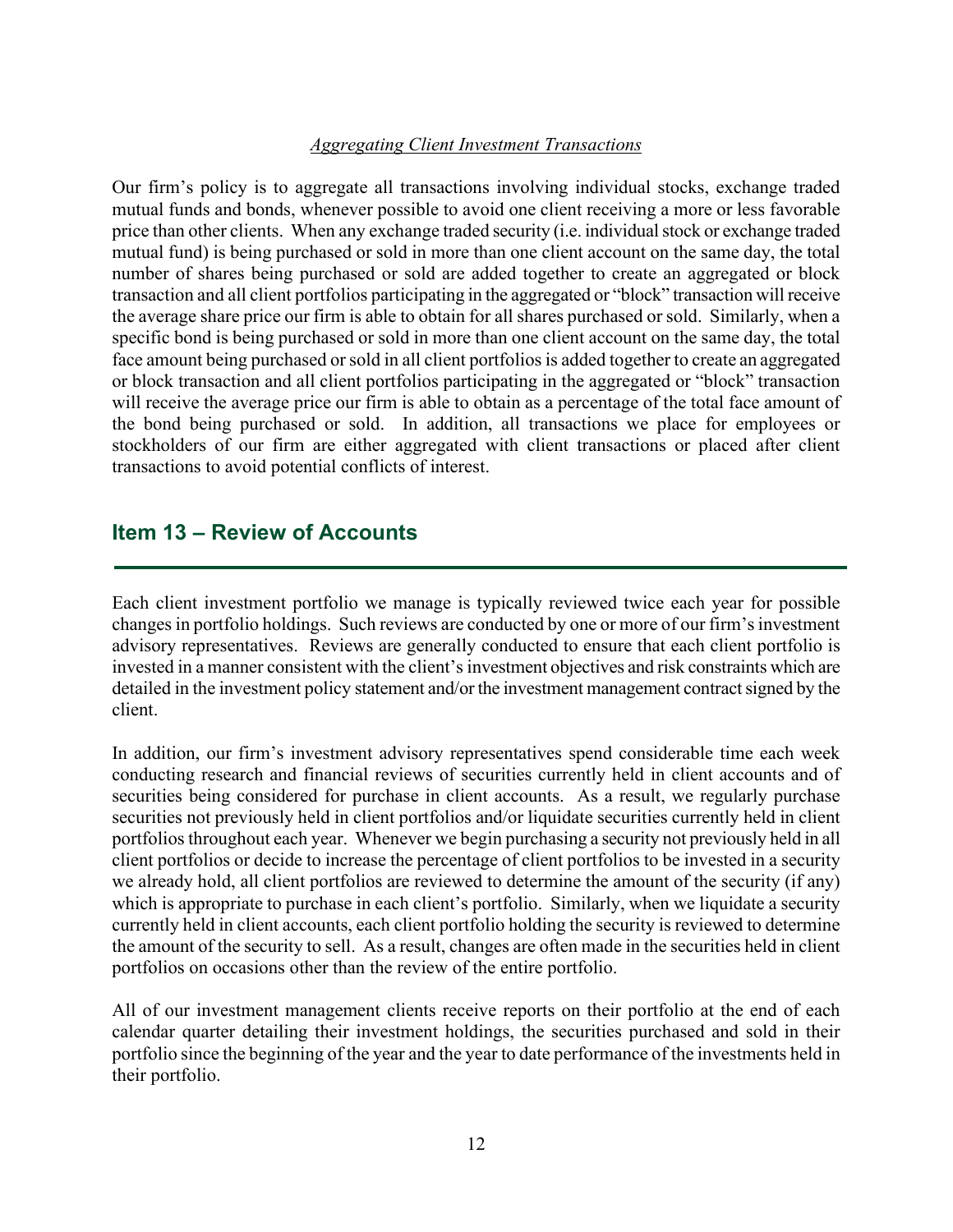### **Item 14 – Client Referrals and Other Compensation**

Our firm does not provide compensation to anyone who is not an employee of our firm for client referrals.

### **Item 15 – Custody**

As noted in the "Fees and Compensation" section of this brochure, we deduct our investment management fees directly from most of our client investment portfolios. As a result, our firm is considered to have "custody" of the portfolios we manage. All investment portfolios we manage are held at third party qualified custodians (e.g. broker/dealers or mutual funds) that send account statements directly to clients either monthly or quarterly. As required under federal securities laws pertaining to our firm as an investment adviser registered with the Securities and Exchange Commission, we urge clients to carefully review the account statements they receive from the custodian(s) holding their account(s) and compare those custodian account statements with the quarterly reports we prepare and send.

Some of our clients periodically request that we transfer funds from one or more accounts we manage for them to a third party. In order for us to complete such transfers, these clients have provided our firm with written authorization to transfer funds from one or more of their accounts to a third party. All such authorizations, meet the following seven conditions:

- 1. The client has provided an instruction to the custodian holding their account(s), in writing, that includes the client's signature, the third party's name, and either the third party's address or the third party's account number at a custodian to which the transfer should be directed.
- 2. The client has authorized our firm, in writing, to direct transfers to the third party either on a specified schedule or from time to time.
- 3. The custodian holding the client's account(s) has performed appropriate verification of the written instructions provided by the client, such as a signature review or other method to verify the client's authorization and provides a transfer of funds notice to the client promptly after each transfer.
- 4. The client has the ability to terminate or change the instruction to the custodian holding their account(s).
- 5. Our firm has no authority or ability to designate or change the identity of the third party, the address, or any other information about the third party contained in the client's written instructions.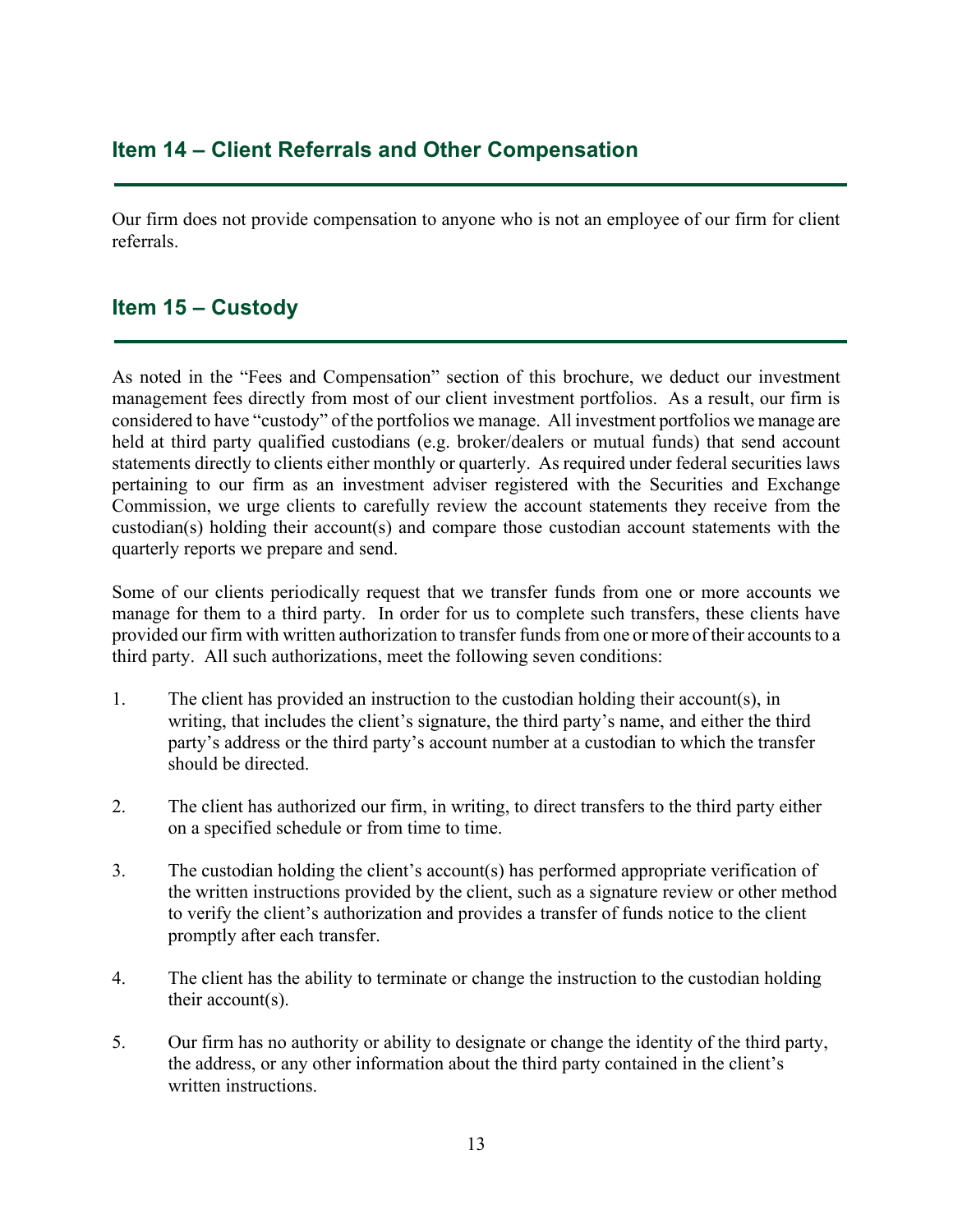- 6. Our firm maintains records showing that the third party is not related to our firm or located at the same address as our firm.
- 7. The custodian holding the client's account(s) sends the client, in writing, an initial notice confirming the instruction and an annual notice reconfirming the instruction.

Under the SEC Staff's February 21, 2017 Investment Adviser Association No-Action Letter our firm is considered to have custody of the client accounts from which we are able to transfer funds to third parties. Since the authorizations which permit us to transfer funds from client accounts to third parties meet the seven conditions listed above, the client accounts where we have such authorizations are not subjected to an annual surprise examination by a CPA.

Except for our firm's ability to deduct our investment management fees from client investment portfolios or to transfer funds from a limited number of client accounts to third parties as described above, we do NOT otherwise have custody of client assets.

### **Item 16 – Investment Discretion**

As mentioned in the "Advisory Business" section which begins on page 4 of this brochure, many of our client accounts are managed on a discretionary basis in which our firm determines the specific securities to be bought and sold as well as the amount of each specific security to be bought and sold without obtaining the client's consent. All security transactions executed without the client's specific consent are consistent with the target asset allocation and constraints determined by the client which are outlined in an investment policy statement executed by the client that specifies the following:

- 1. The client's investment objective(s).
- 2. The client's investment horizon (i.e. how long the client intends to leave their portfolio invested and the anticipated withdrawals from the portfolio).
- 3. The target asset allocation of the client's investment portfolio between growth and income oriented securities.
- 4. The risks and limitations of different types of investments to be purchased in the client's portfolio.
- 5. Constraints and restrictions which the client imposes on the management of their portfolio and the securities which can be purchased and/or sold within the portfolio.

Prior to our firm purchasing or selling securities in discretionary client accounts, clients execute appropriate limited powers of attorney by signing the account application(s) of the custodian(s) holding their account and by executing our firm's discretionary investment management contract.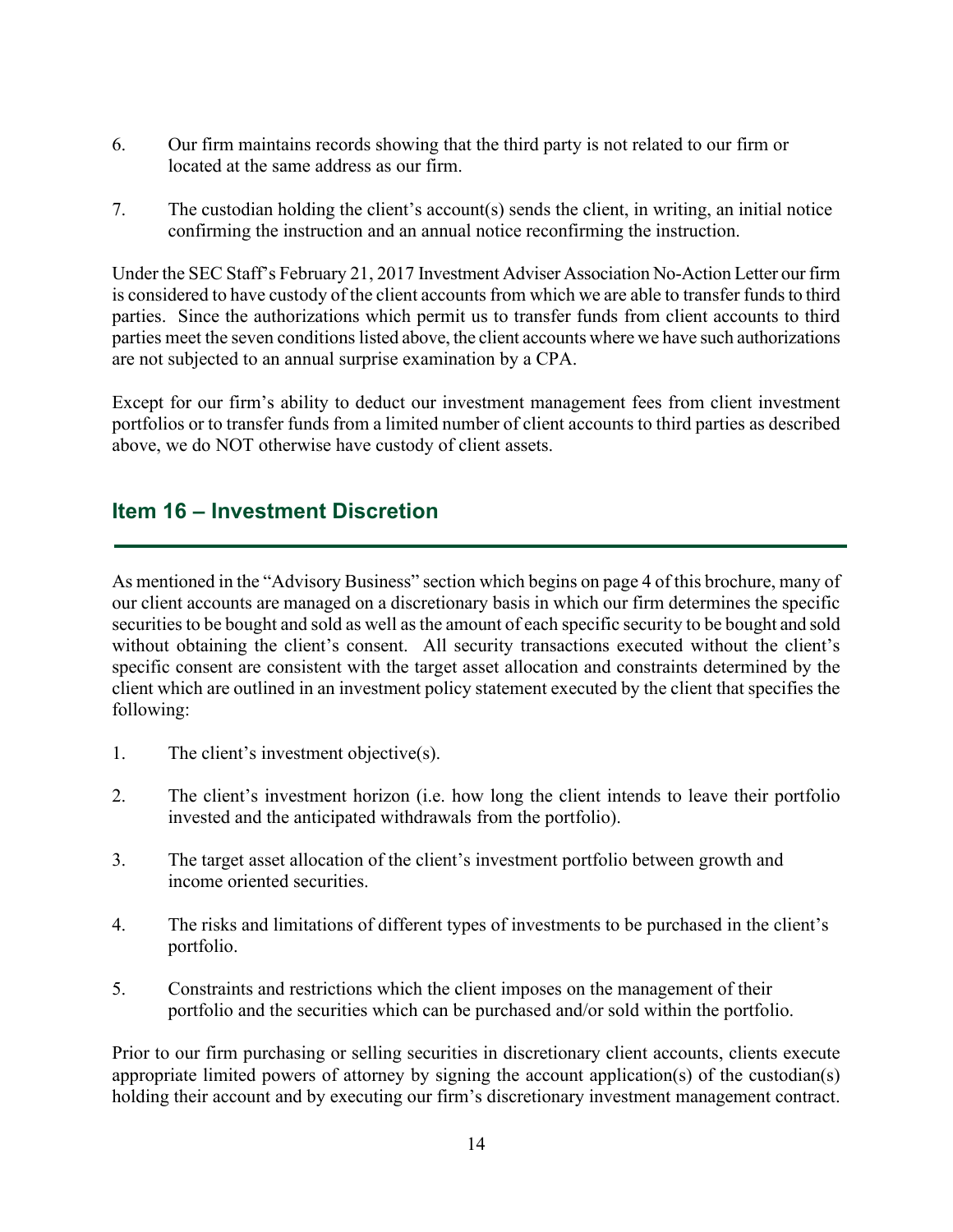## **Item 17 – Voting Client Securities**

Our firm often votes proxies on behalf of clients for securities held in client accounts. Clients whose proxies we do not vote receive proxy cards and materials directly from the custodian(s) holding their investment account(s) but may contact the representative of our firm responsible for managing their portfolio if they have questions regarding a specific proxy vote.

For the proxies we do vote, we generally adhere to the following policies and procedures in an effort to vote proxies in the best interest of our clients:

- 1. The election or reelection of directors and the ratification of election or reelection of independent auditors are generally approved if actions taken by the company/mutual fund's board of directors and management have been consistent with the objective of maximizing the performance of the company/mutual fund's securities which are owned by our clients.
- 2. Specific proposals related to the governance of the company/mutual fund are generally reviewed and evaluated for their contribution to maximizing the disclosure of the company/mutual fund's business and financial performance.
- 3. Specific proposals related to management compensation, employee options, severance packages and retirement plans are evaluated for their effect on earnings and dilution of shareholder interests. Such proposals are approved if the dilution of shareholder interests is not unreasonable and if management's performance and the financial performance of the company/mutual fund warrants paying such compensation.
- 4. Shareholder activism proposals related to political, environmental, labor, and/or social causes are generally abstained, unless such proposals are expected to have a material economic impact on shareholder value. Such proposals which are deemed to have a material impact on shareholder value are voted in a manner which we believe will maximize shareholder value.

Since our firm is engaged in the business of investment management and providing advisory services for the benefit of clients, the interests of our firm and our clients are very rarely in conflict. Any proxy proposals where the interests of our firm and our clients are in conflict, are voted in the best interest of our clients.

Clients can obtain the proxy vote we submit for any security held in their investment portfolio by mailing a written request to the attention of our "Chief Compliance Officer" at our firm's office address.